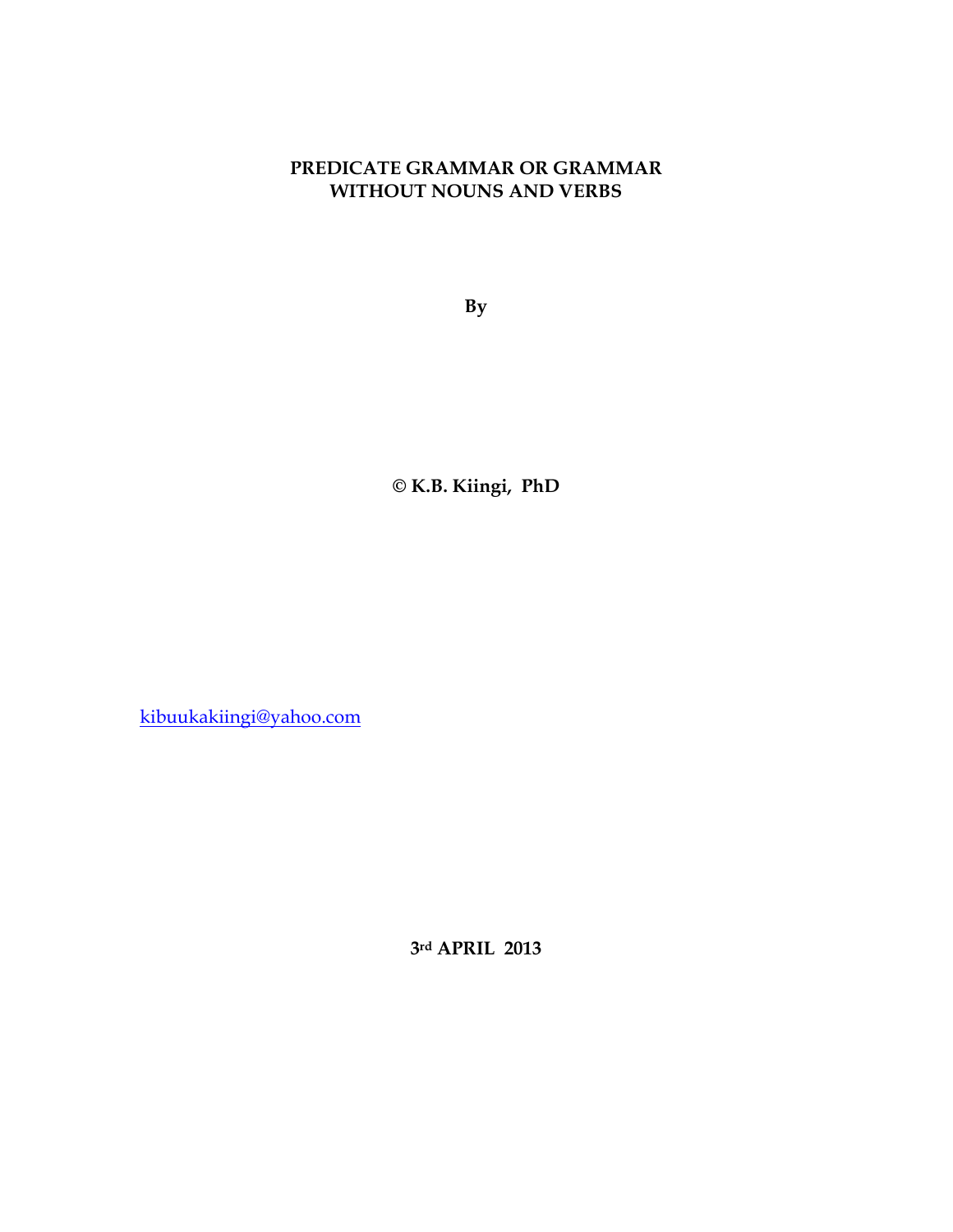## **PREDICATE GRAMMAR OR GRAMMAR WITHOUT NOUNS AND VERBS**

In my latest paper<sup>1</sup> I classified language signs into predicates (generated from semantic roles: change bearer B, nonchange bearer Z, reference R, comitative J, direction D, source S, mediate M, goal G, measure Q, member –of K, part-of W, augmentative –of U, equative-of I, diminutive L, dynamic contactor N, static contactor T, contacted A, causer C, caused E), entities (mass or quantity a, set k , unit u , number n , space l , time t , matter m , abiotic r , biotic o , plant b , animal z, human h, perception e, emotion f, cognition  $c$ , psychomotor  $v$ , communication s, ratiocination p) , and situations (absolute α, relative ρ , contactive  $\tau$ , causative  $\chi$  ). It will be recalled that the domainal role theory stipulates twelve predicate classes as set out in (1).

| (1) | [B]          | [Z]    |
|-----|--------------|--------|
|     | $[B\chi]$    | [Zx]   |
|     | [NA]         | [TA]   |
|     | CE[B]        | CE[Z]  |
|     | $CE[B \chi]$ | CE[Zx] |
|     | CE[NA]       | CE[TA] |

where  $\chi$  = R, J, D, S, M, G, Q, K, W, U, I, L. In (2) I record the generic characterization of a predicate, or situation.

(2)  $\left|\right|$  static  $\left|\right|$  absolute  $\left|\right|$  predicate (causative)  $\uparrow$   $\uparrow$  relative dynamic) let contactive laituation

It will, furthermore, be recollected that one of the four conclusions drawn from the previous paper was to moot "the idea of a grammar without nouns, verbs, adjectives and propositions"<sup>2</sup>. Writing on the problem of word classification in sign languages, Waldemar Schwager and Ulrike Zeshan point out:

<sup>&</sup>lt;sup>1</sup> "A Classification of Language Signs"

<sup>2</sup> *In his Elements of Symbolic Logic* (1947), Hans Reichebach undertook to logicize English grammar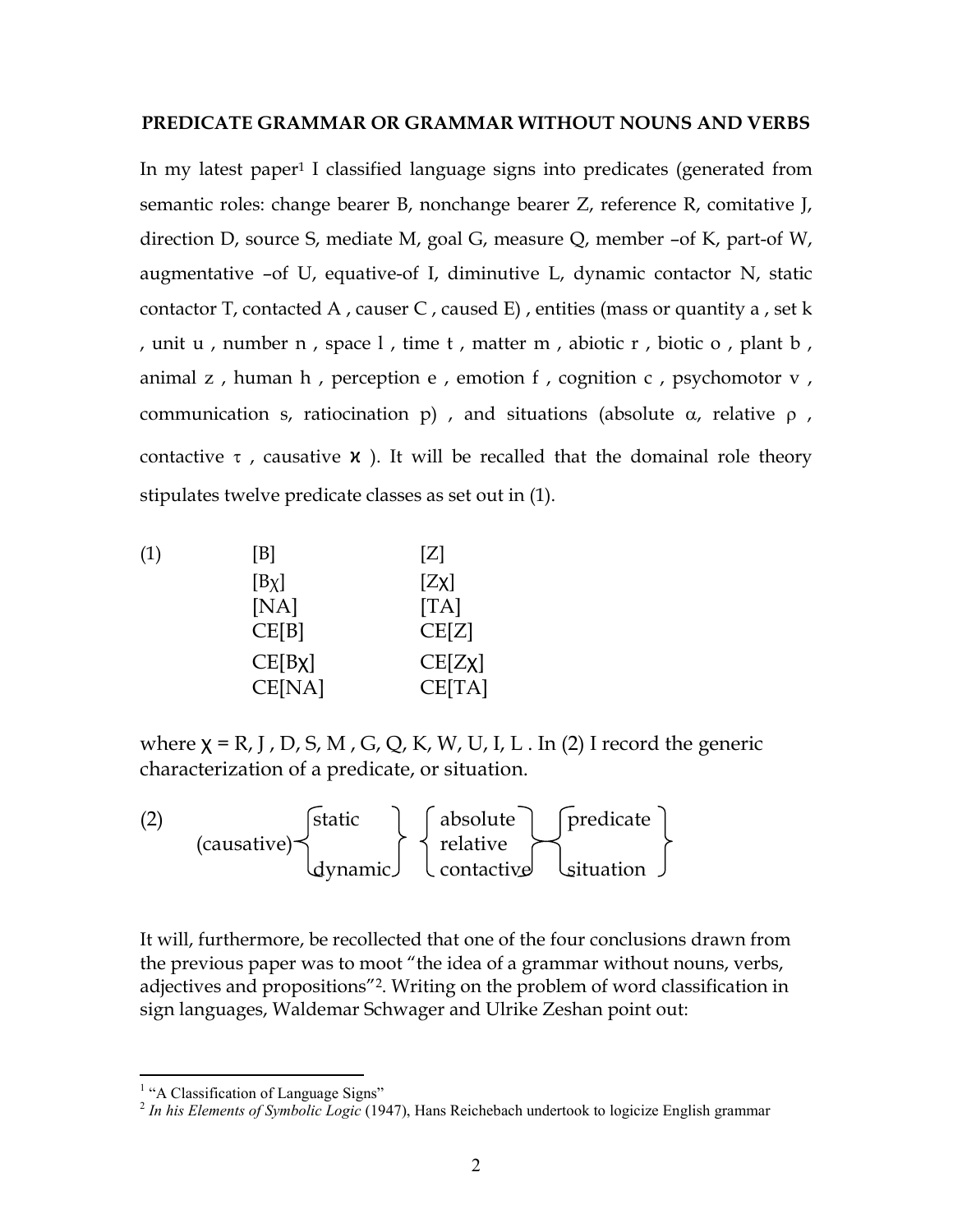In the description of undocumented spoken languages, determining the word classes and their properties is typically one of the first tasks. By contrast, sign language linguistics has been quite shockingly neglectful of this fundamental issue. Generally, signs are either labeled as "adjectives", "nouns" etc. on the basis of translation of the sign's meaning into a relevant spoken language-- DEAF in British Sign Language must be an adjective because *deaf* in English is an adjective-- or the PoS<sup>3</sup> system in American Sign Language (ASL), the most extensively documented sign language , is uncritically applied to a lesser-described sign language. Both approaches are, of course, neither methodologically nor theoretically viable.<sup>4</sup>

In line with Schwager and Zeshan's criticism, I am motivated to make two points. First, the Luganda verb **–somek-** is correctly rendered into English as "readable", whereby the Luganda verb and the English adjective are derived from the verbs **–som-** and " (to) read" respectively.

Second, hypothetically, a sign language in the Nootkan –speaking area would not attest to adjectives, for Nootkan does not attest to any. Therefore, if uncritical application of spoken language labels is to be discontinued, adoption of predicate grammar or grammar without spoken language word class labels promises to be good relief in that predicate grammar ensures a level playing field for both spoken and sign language linguists. To eliminate spoken language word classes , we start by discarding nouns ( together with pronouns) and verbs in favour of arguments and predicates respectively. The elimination of adjectives, adverbs, prepositions, conjunctions, and determiners is exemplified in (3)-- (7)

- (3a) Kofi is **tall**.
- (3b) ZhKk
- (4a) Kofi runs **fast**.
- (4b) BhQa
- (5a) Uhuru walks **in** the park.

(5b) BhRl

<u>.</u>

 $3 \text{ PoS}$  = part of speech

<sup>4</sup> In "Word classes in sign language", *Studies in Language* 32:3 (2008) 509-545, John Benjamin Publishing Company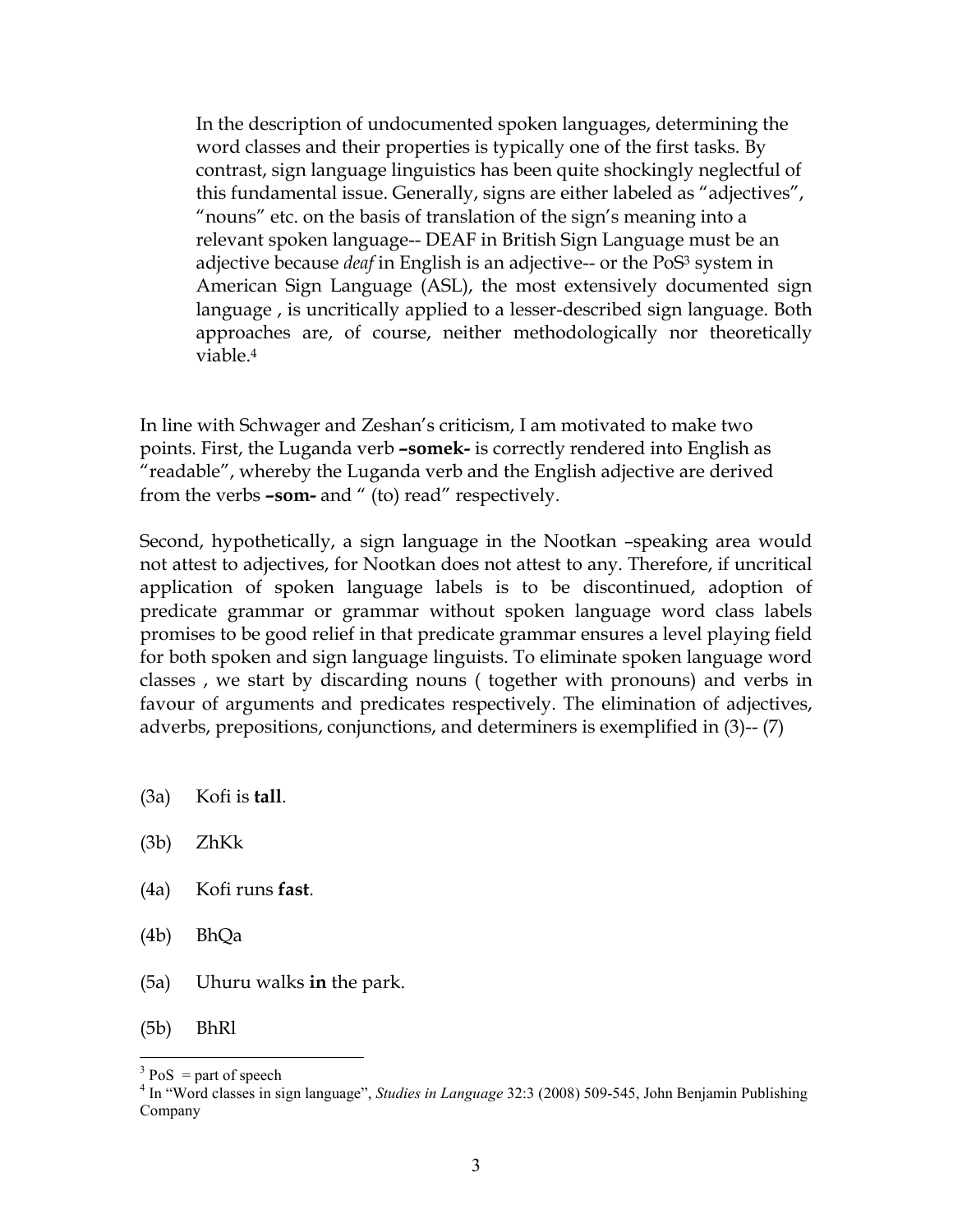- (6a) **If** Ali loves Fatuma, he will leave the UK.
- (6b) **If**  $\text{Th}_1\text{Ah}_2$ ,  $\text{Bh}_1\text{Sl}$
- (6c) CτEρ
- (7a) **five** boys
- $(7b)$  ZhKn = ZhK + ZKn

From (3) –- (7) it is clear that we substitute predicates for adjectives, adverbs, prepositions, conjunctions and determiners.

Classification of the visual-gestural signs of a sign language entails confirmation of the following hypothesis.

**Hypothesis:** In a sign language a definite proportion of the visual –gestural signs highly correlate with predicate classes.

The following tests implication suggests itself.

**Test implication:** If data on the twelve predicate classes are analyzed in terms of handshape, place of articulation, movement, orientation and nonmanual expression, then it will be established that there are sign parameter bundles that represent change, nonchange, absoluteness, relativity, contactivity, causativity, or noncausativity.

The test prediction translates tabularly in (8).

(8)

| Sign Parameters         | Handshape | Place of     | Movement   Orientation   Nonmanual |  |
|-------------------------|-----------|--------------|------------------------------------|--|
|                         |           | Articulation |                                    |  |
| Predicate Classes       |           |              |                                    |  |
| [B]                     |           |              |                                    |  |
| $[B\chi]$               |           |              |                                    |  |
| [NA]                    |           |              |                                    |  |
| CE[B]                   |           |              |                                    |  |
| $\mathbb{E}[\text{Bx}]$ |           |              |                                    |  |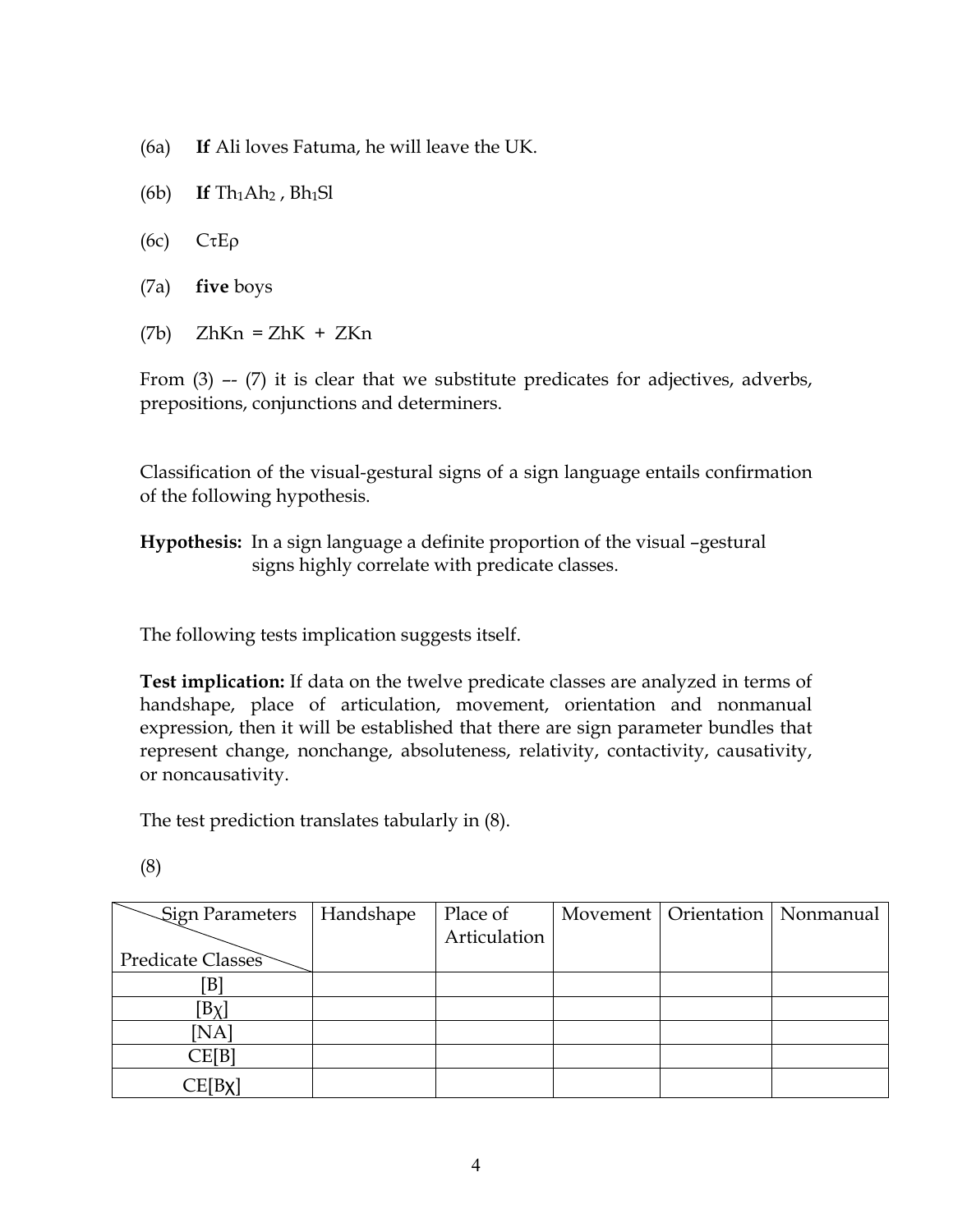| CE[NA]            |  |  |  |
|-------------------|--|--|--|
| $F \rightarrow 1$ |  |  |  |
| $[Z\chi]$         |  |  |  |
| TA                |  |  |  |
| CE[Z]             |  |  |  |
| CE[Zx]            |  |  |  |
| <b>CE[TA]</b>     |  |  |  |

Since sign languages are natural human languages, we are justified to assume that they are hierarchically structured. Disambiguating our language, we represent the hierarchy of a sign language as in (9).

(9) Optotext Optosentence Optoclause Optophrase Optoword Optostem Optoroot **Optoaffix**  Optosyllable Optosegment Optofeature

It should be noted that with the introduction of the prefixoid "opto-"(contrasted with " acousto-"), we avoid conceptual confusion which ensues, say, when we use the word "word" which can mean an "optoword" or an "acoustoword". What seems to be very challenging is the thesis that sign language does not only exhibit hierarchical structure but is also basic and analogous to spoken language, In other words, a signer will normally show the interrelatedness of "donor", "donation", beneficiary" , and " donate" as the equation in (10) shows.

(10b) 
$$
Ch_1E[Nh_2Ar]
$$
 =  $Ch_1E[NA]$  donor  
+  $CE[Nh_2A]$  benefits  
+  $CE[NAr]$  domain  
10c)  $Ch_1E[Nh_2Ar]$  =  $Ch_1E[NAr]$  e.g. food donor  
+  $CENh_2A$  )  
beneficiency